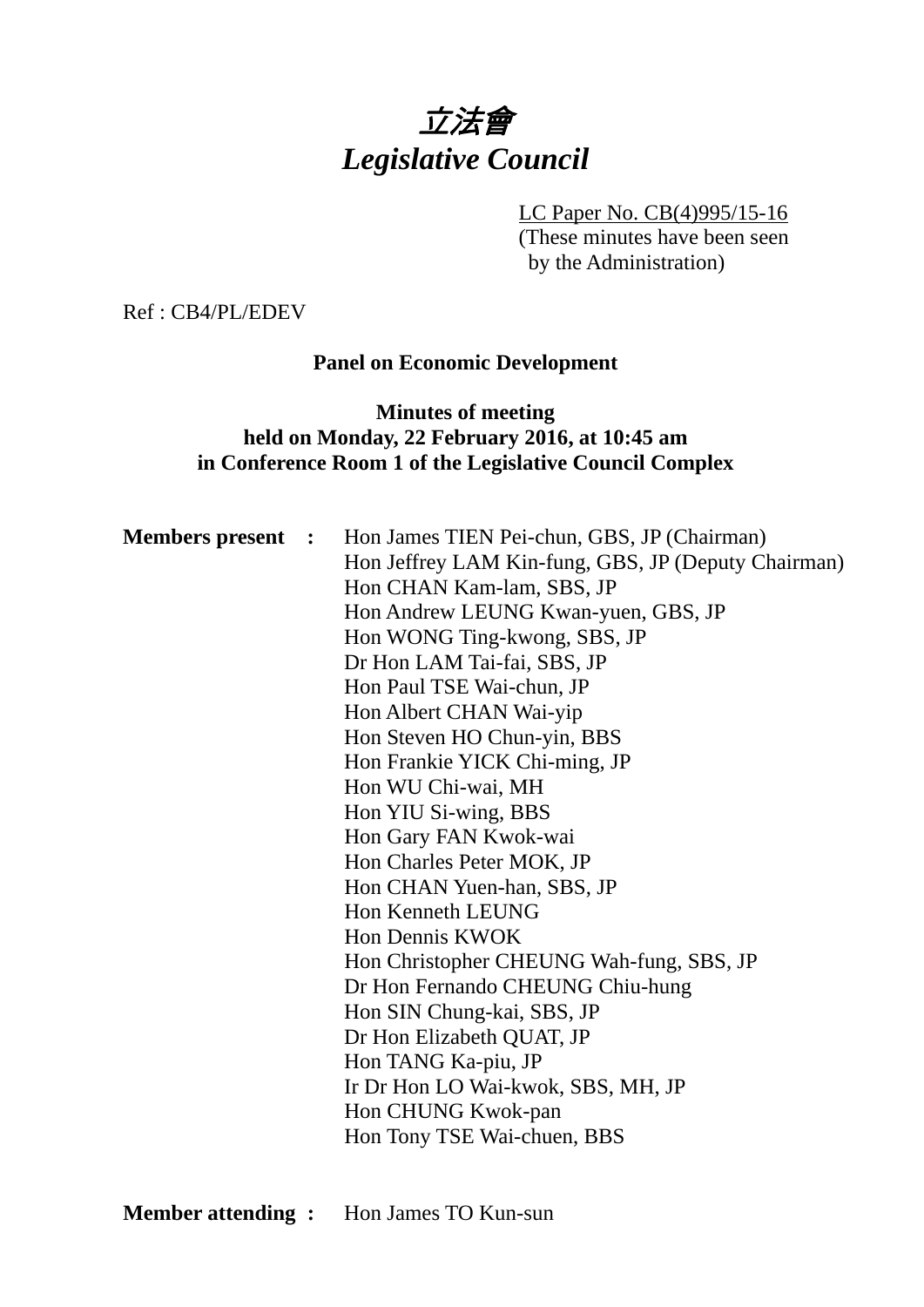|                                      |                         | <b>Member absent : Dr Hon LEUNG Ka-lau</b>                                                                                                                 |
|--------------------------------------|-------------------------|------------------------------------------------------------------------------------------------------------------------------------------------------------|
| <b>Public Officers</b><br>attending  | : $\hfill \blacksquare$ | <u>Agenda items IV and V</u><br>Miss Cathy CHU, JP<br><b>Commissioner for Tourism</b><br>Miss Rosanna LAW, JP<br>Deputy Commissioner for Tourism           |
| <b>Attendance by :</b><br>invitation |                         | <u>Agenda item IV</u><br><b>Hong Kong Tourism Board</b><br>Dr Peter LAM, GBS<br>Chairman<br>Mr Anthony LAU                                                 |
|                                      |                         | <b>Executive Director</b><br>Ms Cynthia LEUNG<br>General Manager, Corporate Affairs<br>Ms Jody CHENG<br>Manager, Strategic Planning (Performance Analysis) |
|                                      |                         | Agenda item V<br><b>Hong Kong Disneyland Resort</b><br>Mr Andrew KAM<br><b>Managing Director</b>                                                           |
| <b>Clerk in attendance:</b>          |                         | Ms Linda CHOY<br>Vice President, Public Affairs<br>Ms Shirley CHAN                                                                                         |
|                                      |                         | Chief Council Secretary (4)5                                                                                                                               |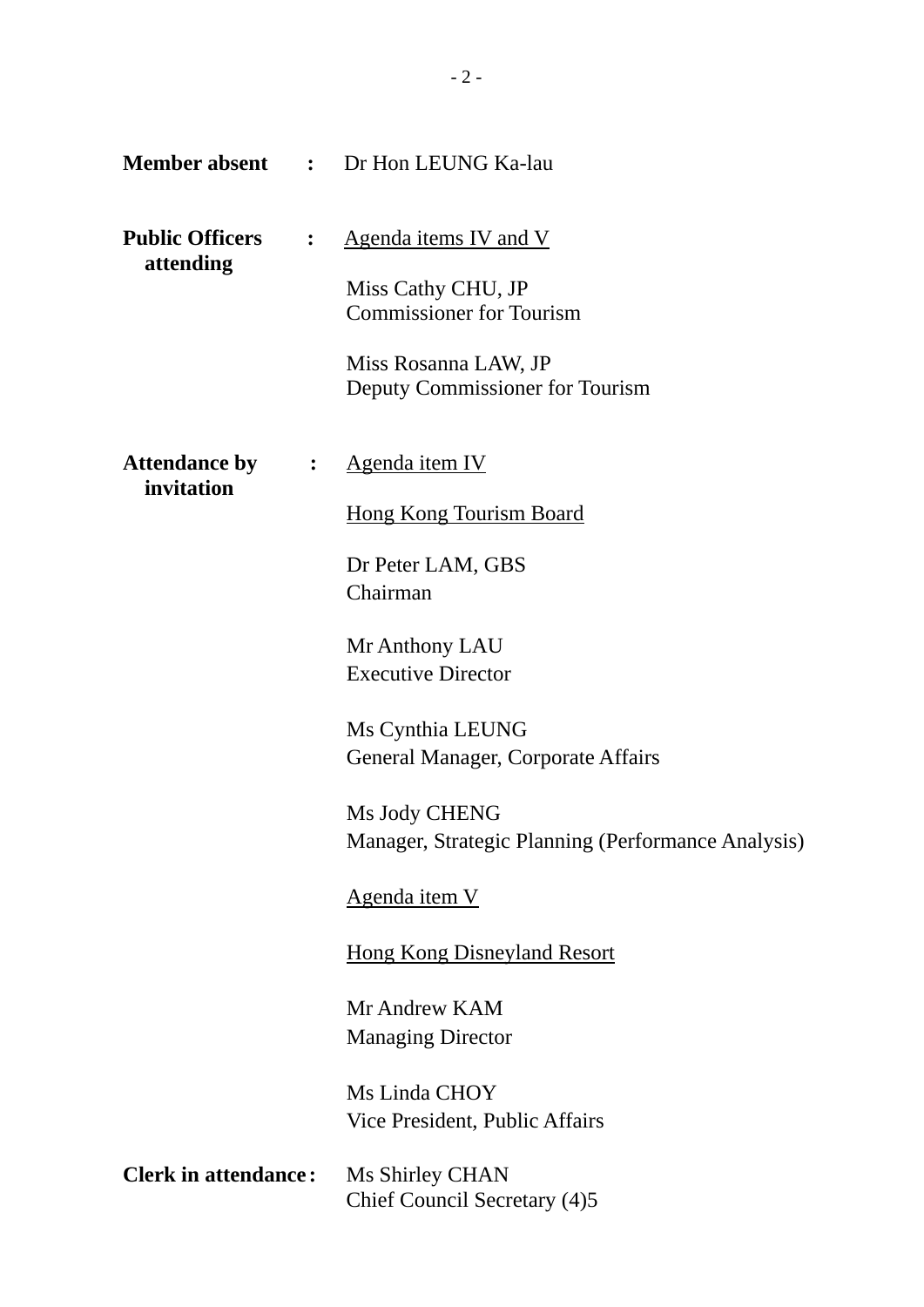# **Staff in attendance :** Ms Anki NG Senior Council Secretary (4)5 Ms Lauren LI Council Secretary (4)5 Ms Zoe TONG Legislative Assistant (4)5

#### Action

#### **I. Application for late membership**

(LC Paper No. CB(4)590/15-16(01) — Letter dated 27 January 2016 from Hon CHAN Yuen-han (Chinese version only))

The Chairman referred to the letter from Miss CHAN Yuen-han and consulted members on her application for late membership of the Panel. Members agreed to her application.

#### **II. Information papers issued since the last regular meeting**

- $(LC$  Paper No.  $CB(4)563/15-16(01)$  Administration's paper on tables and graphs showing the import and retail prices of major oil products from January 2014 to December 2015
- LC Paper Nos. CB(4)594/15-16(01) Letter dated 17 December 2015 and (02) from Hon TANG Ka-piu on New Air Traffic Control System at the Hong Kong International Airport (Chinese version only), and the Administration's written response dated 11 February 2016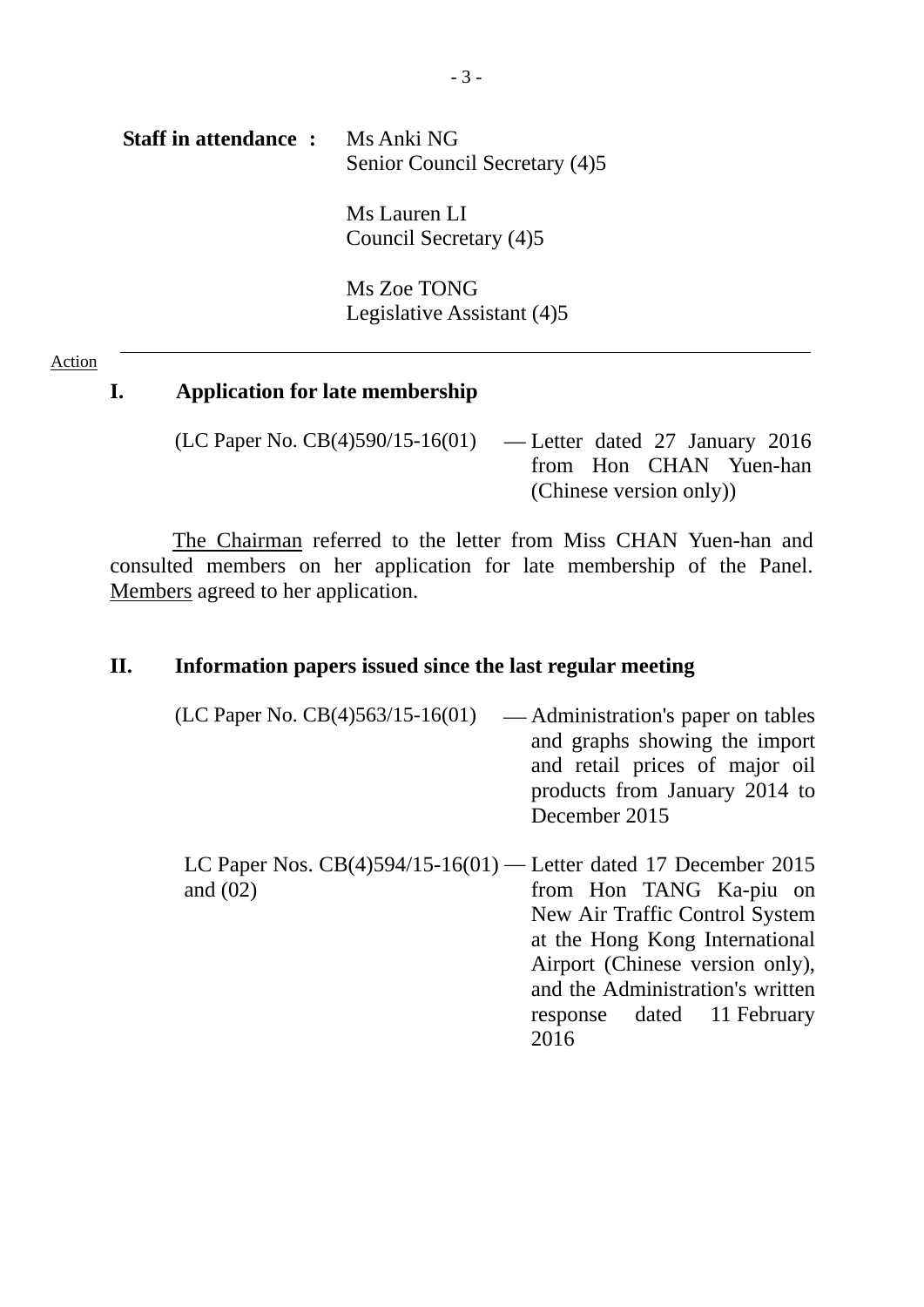LC Paper Nos. CB(4)596/15-16(01) — Administration's written and (02) response to an article from a member of the public dated 29 December 2015 on the implementation of the Competition Ordinance (Cap. 619) on Government's road transport policy (LC Paper No. CB(4)421/15-16(01)) and further submission dated 22 January 2016 from the member of the public (English version only) LC Paper No.  $CB(4)614/15-16(01)$  — Letter dated 15 February 2016 from the Administration to the Public Complaints Office

> of the Legislative Council Secretariat (Chinese version only) enclosing an Information Note on review on Public Cargo

Working Areas)

2. Members noted that the above papers had been issued for members' reference since the last regular meeting.

## **III. Items for discussion at the next meeting**

 $(LC$  Paper No.  $CB(4)590/15-16(02)$  — List of outstanding items for discussion

LC Paper No.  $CB(4)590/15-16(03)$  — List of follow-up actions)

Next regular meeting on 24 March 2016

3. Members agreed to discuss the following items at the next regular meeting scheduled for Thursday, 24 March 2016 at 10:45 am –

(a) Outcome of the review on Public Cargo Working Areas;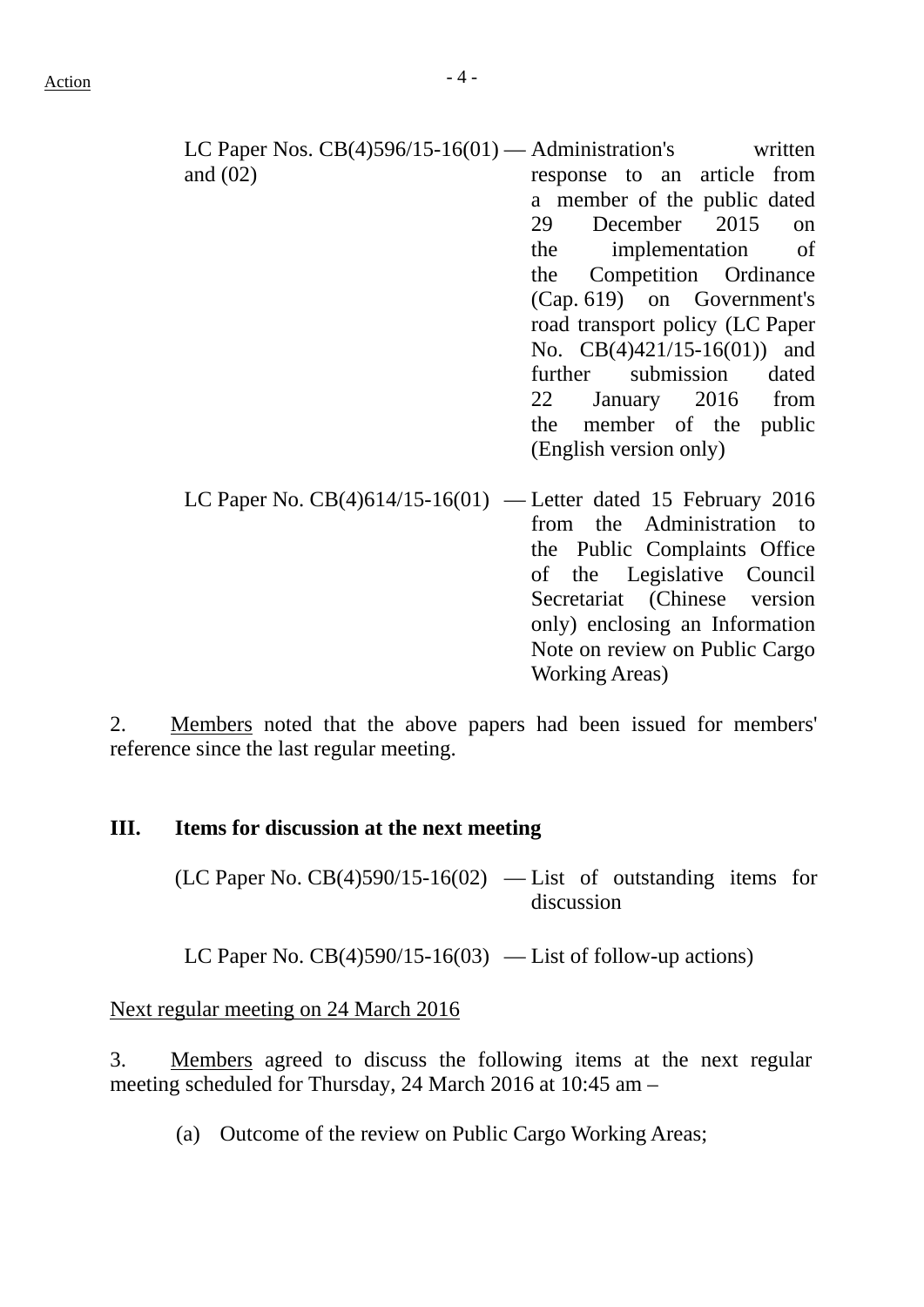- (b) Proposed amendments to the civil aviation legislation relating to the air carriage of dangerous goods; and
- (c) Deployment of the new Air Traffic Management System for Hong Kong International Airport and the related safety issues.

#### Letter from Mr James TO

(LC Paper No. CB(4)574/15-16(01) — Letter dated 1 February 2016 from Hon James TO Kun-sun requesting to discuss issues relating to the Report of the Transport and Housing Bureau's Investigation into Staff Conduct in the Marine Department in relation to the Vessel Collision Incident near Lamma Island on 1 October 2012 (Chinese version only))

4. Mr James TO proposed discussion at a future Panel meeting of issues relating to the Report of the Transport and Housing Bureau's Investigation into Staff Conduct in the Marine Department in relation to the Vessel Collision Incident near Lamma Island on 1 October 2012 ("the Report") to consider whether the reform proposed in the Report was adequate.

5. According to Mr James TO, he was the only Legislative Council ("LegCo") Member who had signed the confidentiality undertaking and perused the Report. He expressed dissatisfaction that the time period provided by the Administration for LegCo Members to peruse the Report was relatively short and too close to the session break in the Summer of 2015. Some LegCo Members hence might not have the opportunity to peruse the Report. In this regard, Mr TO considered that the Administration should arrange an additional time slot for LegCo Members to peruse the Report. Mr SIN Chung-kai shared the view of Mr TO.

6. Ir Dr LO Wai-kwok enquired whether the Panel was the appropriate forum to discuss the matter. The Chairman said that the terms of reference of the Panel covered the monitoring and examination of Government policies and issues of public concern relating to economic infrastructure and services, including sea transport facilities and services. He instructed the Clerk to seek a written response from the Administration on Mr James TO's letter and whether another time slot could be arranged for members to peruse the Report. On receipt of the Administration's response, the Panel would consider the matter further.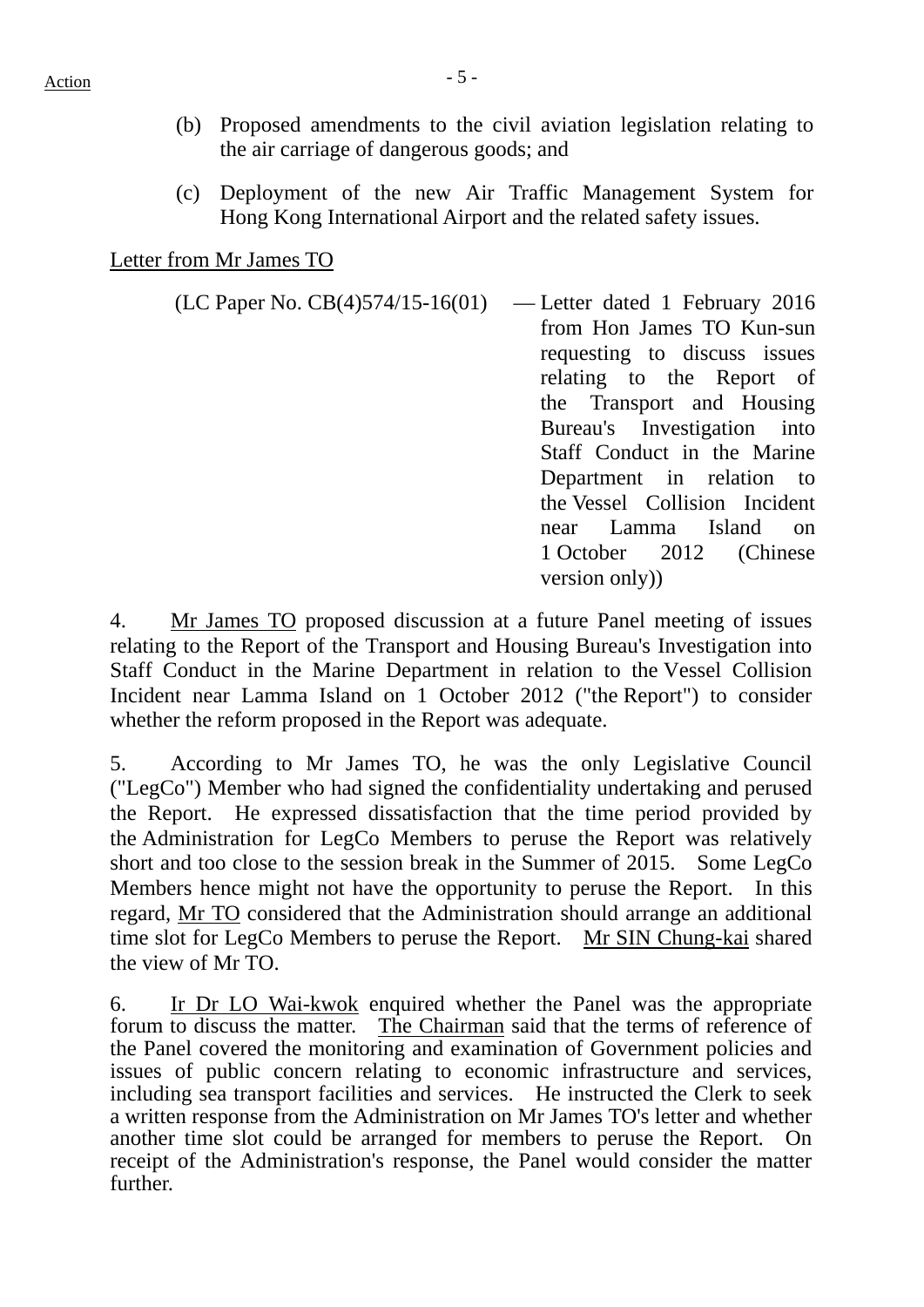(*Post-meeting note*: The Administration's response was issued to members vide LC Paper No. CB(4)743/15-16(01) on 21 March 2016.)

## **IV. Hong Kong Tourism Board Work Plan for 2016-2017**

- $(LC$  Paper No.  $CB(4)590/15-16(04)$  Administration's paper on Hong Kong Tourism Board Work Plan for 2016-17
	- LC Paper No.  $CB(4)590/15-16(05)$  Paper on the work plan of Hong Kong Tourism Board prepared by the Legislative Council Secretariat (updated background brief))

## Presentation by the Administration and the Hong Kong Tourism Board

7. At the invitation of the Chairman, Commissioner for Tourism ("C for T") briefed members on the measures to be taken by the Hong Kong Tourism Board ("HKTB") to increase visitor arrivals in 2016-2017, including stepping up marketing efforts in source markets, organizing mega events and promoting other tourism-related initiatives. Dr Peter LAM, Chairman of HKTB then briefed members on the overview of 2015 tourism performance and the general tourism outlook for 2016. With the aid of the power-point presentation material, Mr Anthony LAU, Executive Director of HKTB briefed members on details of HKTB's work plan in 2016-2017. Details of the briefings were set out in the papers provided by the Administration (LC Papers Nos. CB(4)590/15-16(04) and CB(4)637/15-16(01)).

(*Post-meeting note*: The power-point presentation material provided by HKTB was issued to members vide LC Paper No. CB(4)637/15-16(01) on 22 February 2016.)

#### Discussion

#### *Policy on tourism*

8. Whilst agreeing to the shift in focus by the Government from emphasizing on growth in tourist numbers to providing high quality tourism services, Mr Paul TSE expressed concern about the loss in Hong Kong's competitiveness in terms of attracting visitors when compared to other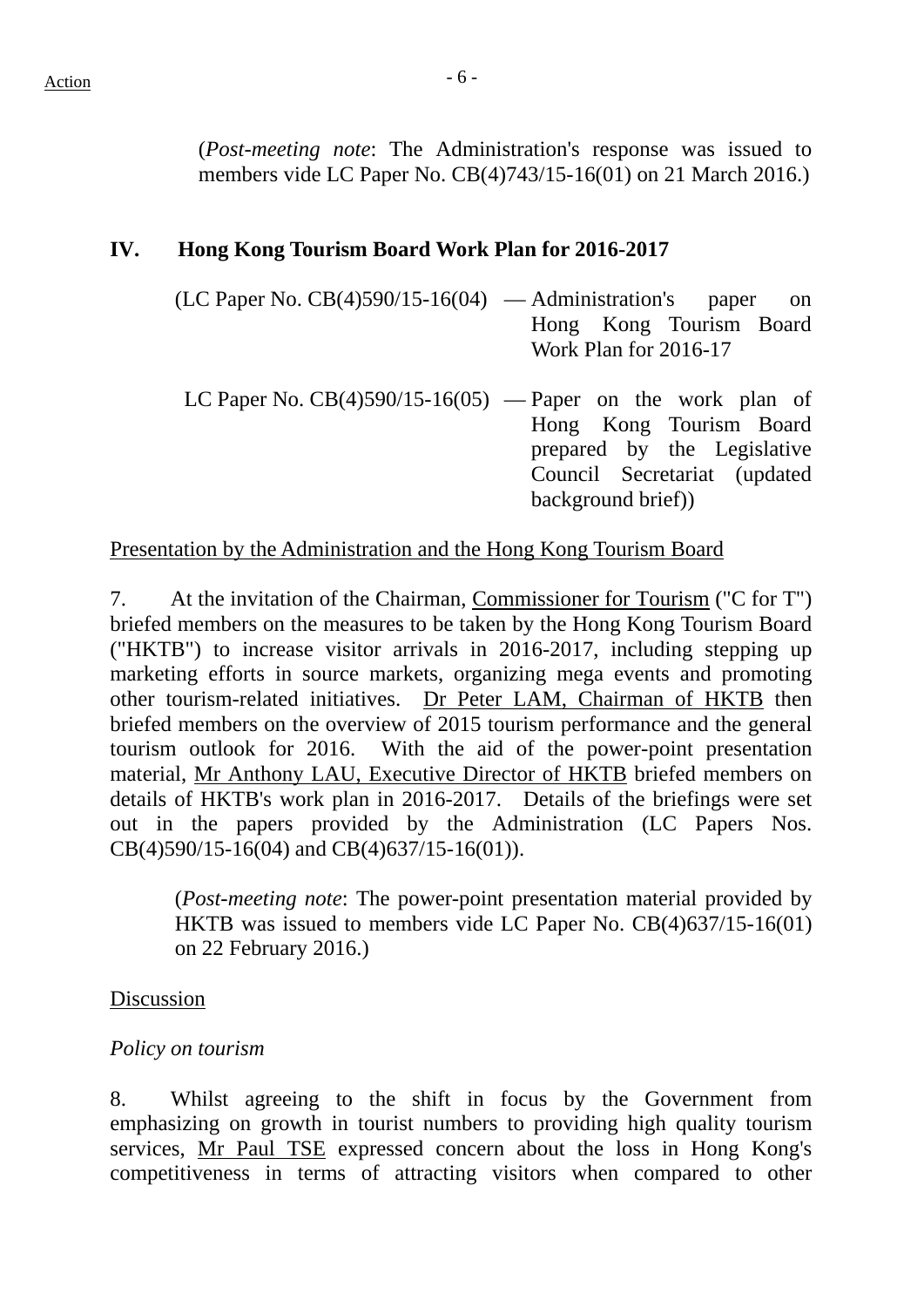neighbouring countries and cities which had been proactively developing tourism in recent years. As Hong Kong was limited by its small land area, it had less tourist attractions than other neighbouring countries. It was important for Hong Kong to re-package its tourism image as an international metropolis with diversified tourist attractions to attract tourists of different preferences. Mr TSE suggested that Hong Kong should focus on hosting different varieties of mega events for attracting tourists and promoting its diversified tourism experience.

9. Noting that Japan had relaxed its visa requirements for Shanghai visitors who could produce proof of annual income of a certain amount, the Chairman enquired whether the Administration would consider adopting similar policies for Hong Kong with a view to attracting more high-spending tourists. Mr James TO expressed a similar view. C for T advised that the Administration would explore whether similar policies could be adopted.

10. Mr CHAN Kam-lam opined that Hong Kong's tourism image had been tarnished due to problems arising from protests against parallel traders and coerced shopping in 2015. He urged the Administration to reinvent Hong Kong's tourism image as a hospitable city. As Hong Kong was a shoppers' paradise, Mr CHAN urged the Administration to formulate policies to facilitate tourists who were shopping in Hong Kong.

11. Miss CHAN Yuen-han expressed concern that despite HKTB had done a lot of work to promote tourism in Hong Kong, the result was not entirely satisfactory. She opined that the Administration and HKTB should co-operate to identify unique elements for promoting tourism in Hong Kong so as to assist local travel trade to develop new tour products, and to promote such products internationally to attract more visitors to explore the dynamic experiences that Hong Kong offered.

12. Dr LAM Tai-fai expressed concern about the positioning of Hong Kong in tourism, i.e. whether it strived to become the leading Chinese city in tourism or to remain as a world-class travel destination, as this would directly affect the proportion for allocation of marketing resources in the Mainland and international markets. He opined that the Administration and HKTB should set targets, work plans and strategies at different stages in developing tourism. Dr LAM enquired about measures taken by HKTB to grasp the opportunities brought by the "One Belt, One Road" initiative. Dr Peter LAM of HKTB advised that HKTB had promoted co-operation in cruise tourism among ports in the Asian region, including ports in Taiwan and the Philippines. HKTB aimed at co-operating with the ports along the "One Belt, One Road" region to develop cruise tourism.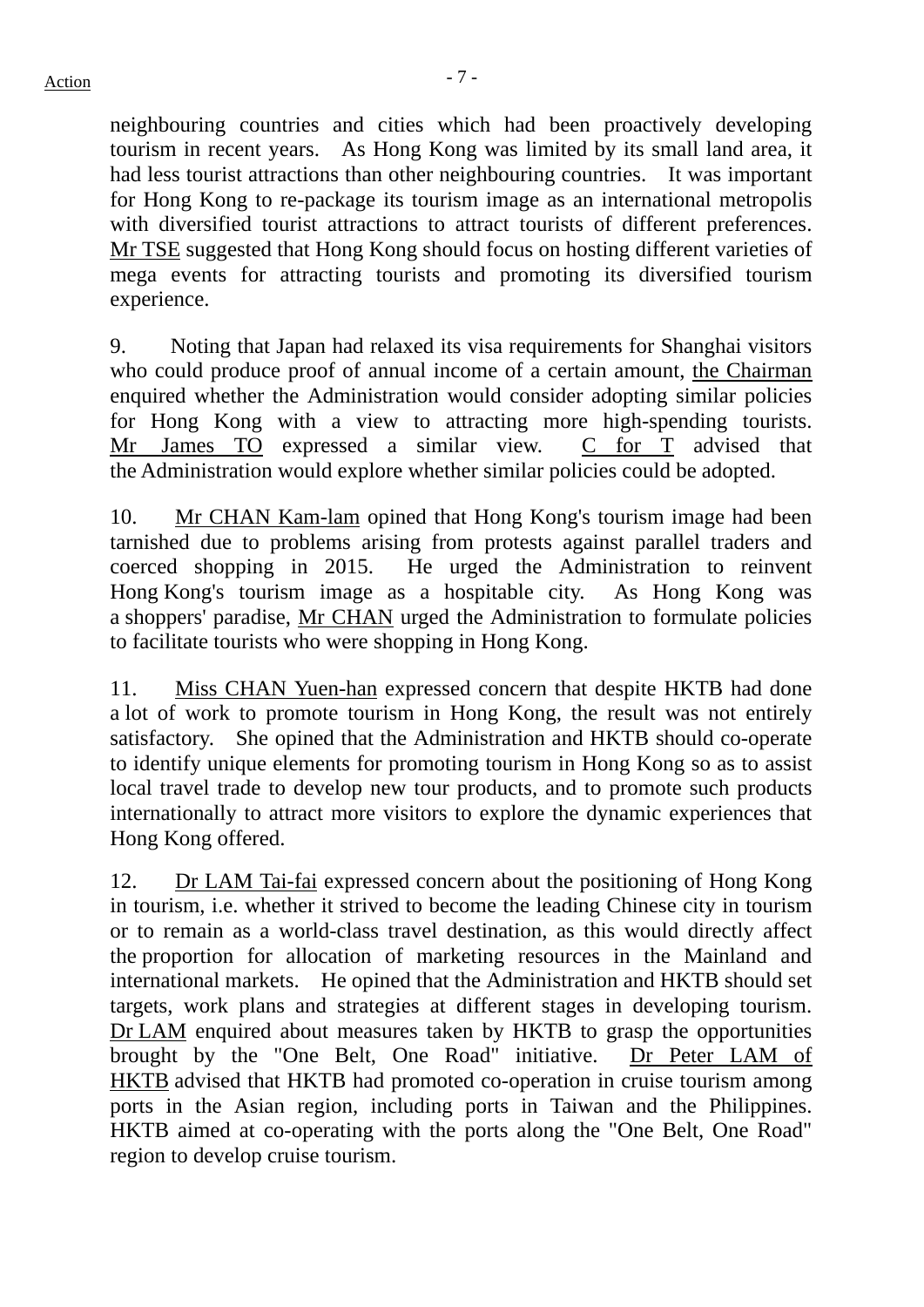# *Meetings and incentives travel*

13. Pointing out that Meetings, Incentives, Conventions and Exhibitions ("MICE") events would bring in more high-yield visitors, Mr Andrew LEUNG expressed dissatisfaction that new convention and exhibition centre in Hong Kong would not be available before 2020. He enquired about the measures taken by HKTB to attract MICE business. He considered that arts and cultural events were necessary in complementing the development of MICE tourism, and measures to facilitate MICE visitors to visit and experience the vibrant city of Hong Kong during their short breaks should be encouraged.

14. Sharing a similar view, Mr Paul TSE considered that Hong Kong should focus on developing MICE tourism and in the long run, exploring business opportunities brought about by the "One Belt, One Road" initiative.

15. C for T advised that while it took time for new convention and exhibition facilities to be developed, HKTB had already made various efforts to promote MICE tourism. Mr Anthony LAU of HKTB supplemented that HKTB had been establishing closer business relationship with MICE event organizers with a view to bringing in more conventions to match with the availability of the Hong Kong Convention and Exhibition Centre and AsiaWorld-Expo. HKTB had also been liaising with the trade with a view to attracting more small and medium scale meetings to be held in other event venues such as conference facilities in hotels to facilitate the sustainable development of MICE tourism.

# *Arts and cultural attractions for tourists*

16. Mr Kenneth LEUNG shared the Administration's view that Hong Kong's inbound tourism was shifting from shopping to diversified tourism experiences. He enquired about the new tourism focus, in particular whether there would be any new museums, and whether any measures were taken by the Administration to refurbish old museums and renew the exhibitions of museums at suitable intervals to enhance visitors' experience.

17. C for T advised that M Plus, a new museum to be located in West Kowloon District, would be completed in about two to three years. Existing museums had been arranging for the display of new museum pieces with appropriate historical and cultural themes for local residents and overseas visitors. For example, the display of Hong Kong images in museums, such as the Bruce LEE : Kung Fu – Art - Life Exhibition in the Hong Kong Heritage Museum, was held as a result of the co-operation between the Tourism Commission and the Leisure and Cultural Services Department.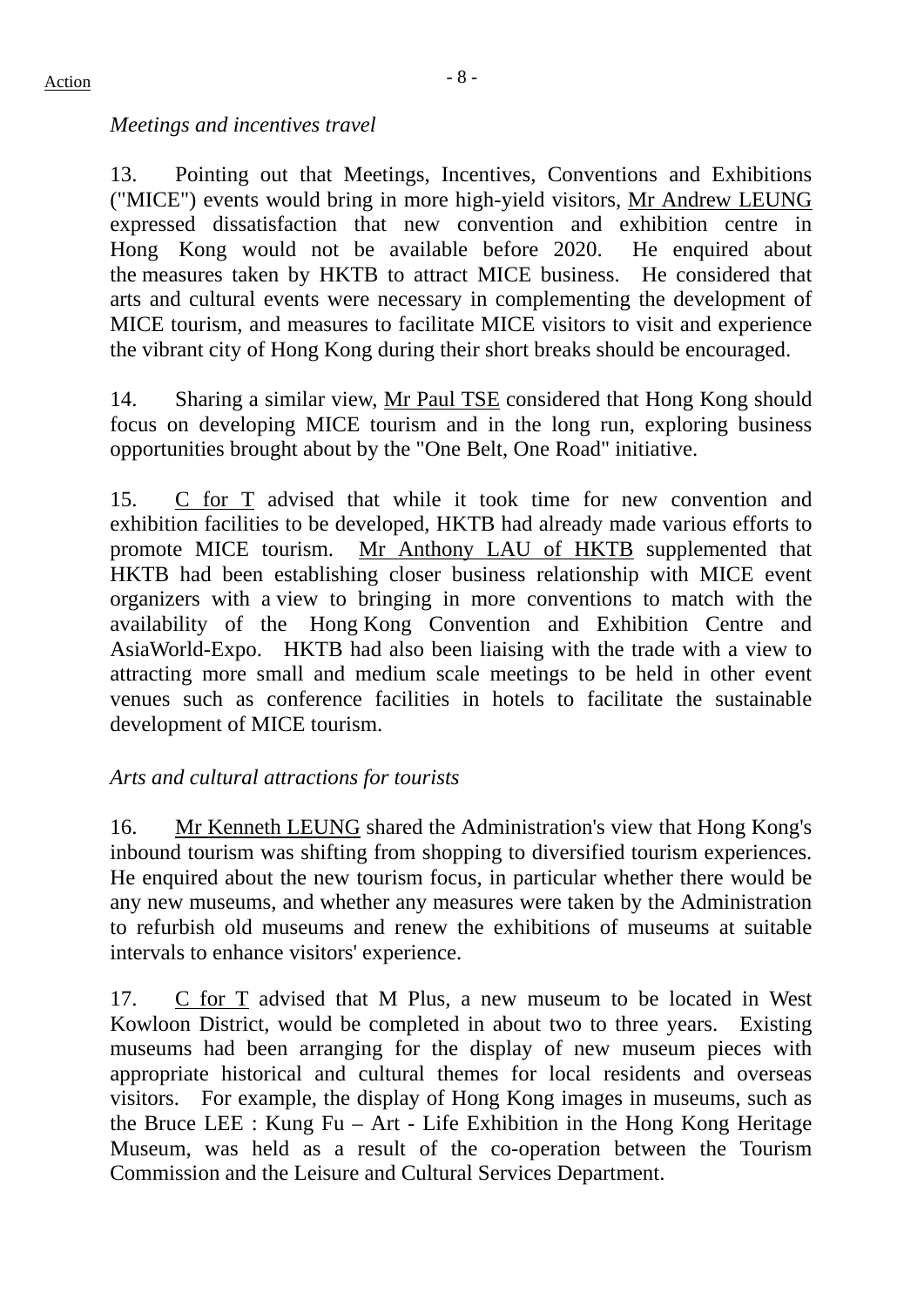18. Ir Dr LO Wai-kwok said that although Hong Kong might have been facing intense competition from neighbouring countries in tourism, it could develop its own small-scale local tourist attractions. For example, Macau had turned an old local pawn shop in the city area into a mini-museum for pawn shops' business with free admission, and tourists visited the museum along their shopping routes. In addition, heritage buildings reflecting traces of past Portuguese livelihood also attracted tourists. Ir Dr LO enquired about measures taken by HKTB in promoting revitalization projects in Hong Kong.

19. Mr Anthony LAU of HKTB advised that as revitalization projects brought new experiences with local cultural characteristics to tourists, HKTB had been promoting these projects on its website with full information available for tourists' reference. In 2016, the revitalized Central Police Station Compound ("Tai Kwun") would open as a new centre for heritage and art. HKTB planned to bundle this historical site together with the PMQ which was revitalized from the former Police Married Quarters on Hollywood Road and other arts and cultural attractions in Central, and promote them as Hong Kong's arts and cultural landmarks to visitors and the international media. Ir Dr LO Wai-kwok urged the Administration to monitor the progress and implementation of the revitalization projects.

20. Mr James TO said that HKTB should keep in view the latest travel trend and local characteristics of Hong Kong, and continue to promote the revitalization projects. C for T advised that HKTB would continue to promote revitalization projects with local characteristics, for example, the revitalized Central Police Station Compound would preserve local setting and cultures in the 1960s to 70s, with guided tours for introducing local cultures to tourists. The Tai Hang Fire Dragon Room would also be set up shortly for introducing the Fire Dragon Dance to tourists.

21. Noting the slight increase in overnight visitor arrivals from short-haul markets in 2015 and the economic benefits contributed by these visitors, Mr SIN Chung-kai enquired about measures taken by HKTB to promote unique cultural tourist hotspots in Hong Kong, such as the antique shops in Hollywood Road and dried seafood shops in the Western District. Mr Albert CHAN opined that tourist hotspots should contain local cultural characteristics, and reflect Hong Kong's unique historical and cultural background.

22. Mr Anthony LAU of HKTB advised that promotional initiatives such as the "Hong Kong Insider's Guide" Project 2015 had highlighted different characteristics of the 18 districts in Hong Kong. Dr Peter LAM of HKTB supplemented that promotional products were also displayed in, for example, Tai O Fishing Village and Tai Po Lam Tsuen Wishing Trees to highlight the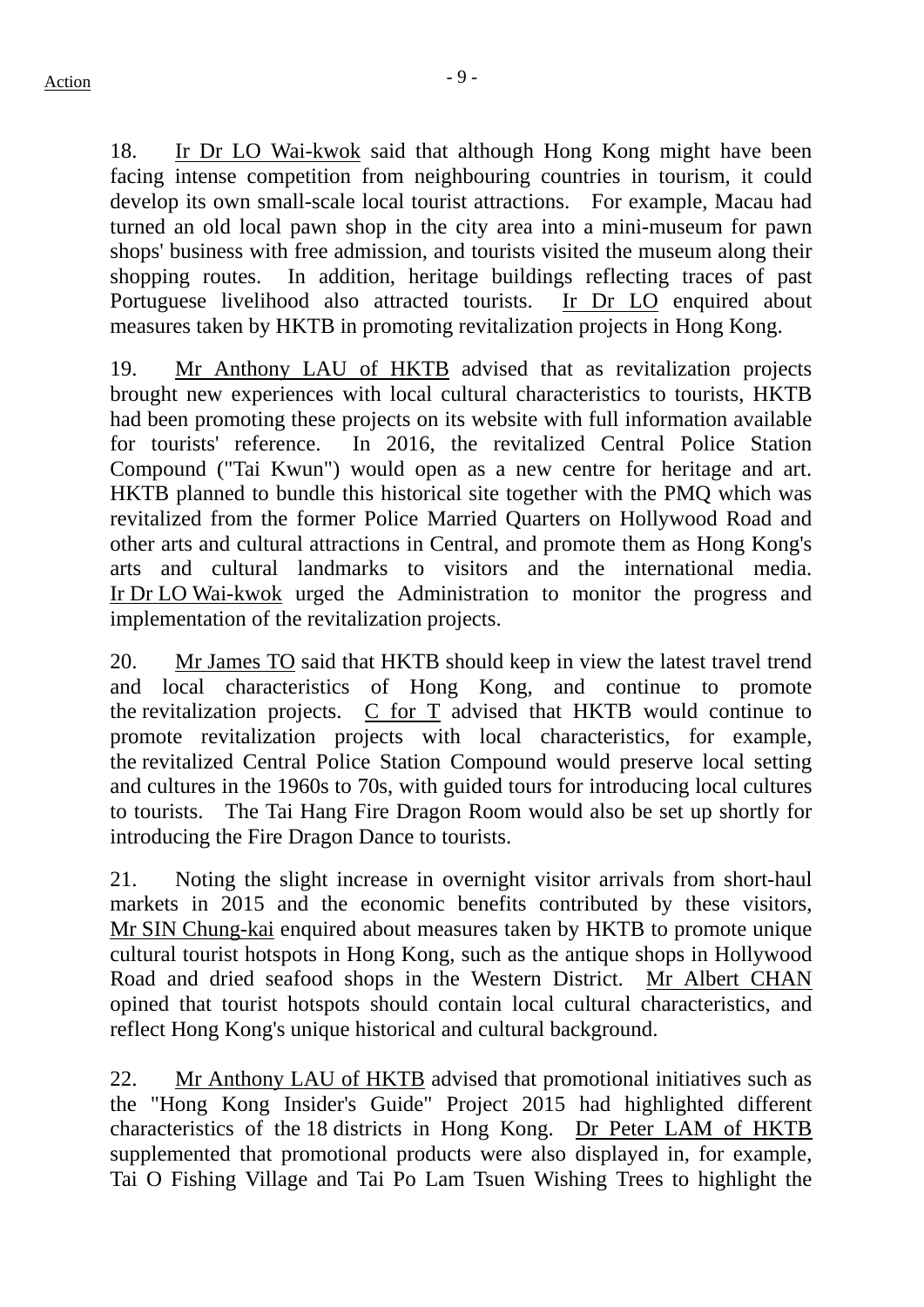characteristics of the 18 districts. Mr Anthony LAU of HKTB further advised that HKTB had also invited over 300 international media organizations to Hong Kong each year to experience the various appeals of Hong Kong according to the preference of different source markets and target segments. Through their reports and feature, overseas consumers could get a taste of the unique travel experiences of Hong Kong.

## *Leisure travel and ecotourism*

23. Mr CHAN Kam-lam said that some tourists enjoyed hiking in the countryside of Hong Kong. Mega sports events such as the Hong Kong Cyclothon also drew tourists to Hong Kong. He opined that the Administration should make use of natural resources in Hong Kong to promote ecotourism, such as leisure fishery tours and pleasure boat rides, and implement policies to support these initiatives. Miss CHAN Yuen-han and Mr TANG Ka-piu shared the view of Mr CHAN.

24. Mr Albert CHAN opined that HKTB should promote ecotourism in Hong Kong as abundant wildlife and plant species were available in the countryside of Hong Kong.

## *The Mainland market*

25. Noting that HKTB would allocate 74% of its marketing budget in 2016-2017 to international markets and the remaining 26% to the Mainland market, but the increase in overseas visitors was relatively small when compared to the Mainland market, Mr YIU Si-wing enquired whether HKTB would consider allocating more marketing resources in promoting Hong Kong to Mainland visitors as a decrease in their visits would greatly affect the businesses of related sectors, such as the food and beverages sector and the retail sector. Mr YIU also enquired whether free shuttle service would be provided at the Hong Kong International Airport ("the Airport") to encourage visitors in transit to have a short trip in Hong Kong.

26. Mr Anthony LAU of HKTB advised that HKTB would continue to focus its resources on 20 key markets, which together generated approximately 96% of all visitor arrivals to Hong Kong. A vast majority of the marketing resources of HKTB for the Mainland market had been allocated for promotions in non-Guangdong areas for attracting more overnight visitors. HKTB had emphasized on promoting tourism to Mainland visitors and would regularly review its market priority and investments in different markets. According to surveys conducted by HKTB, the majority of tourists in transit at the Airport with transit time less than five hours would not go for short local tours. HKTB had set up booths at the Airport to promote nearby tourist hotspots such as the Disneyland and Ngong Ping 360 to tourists.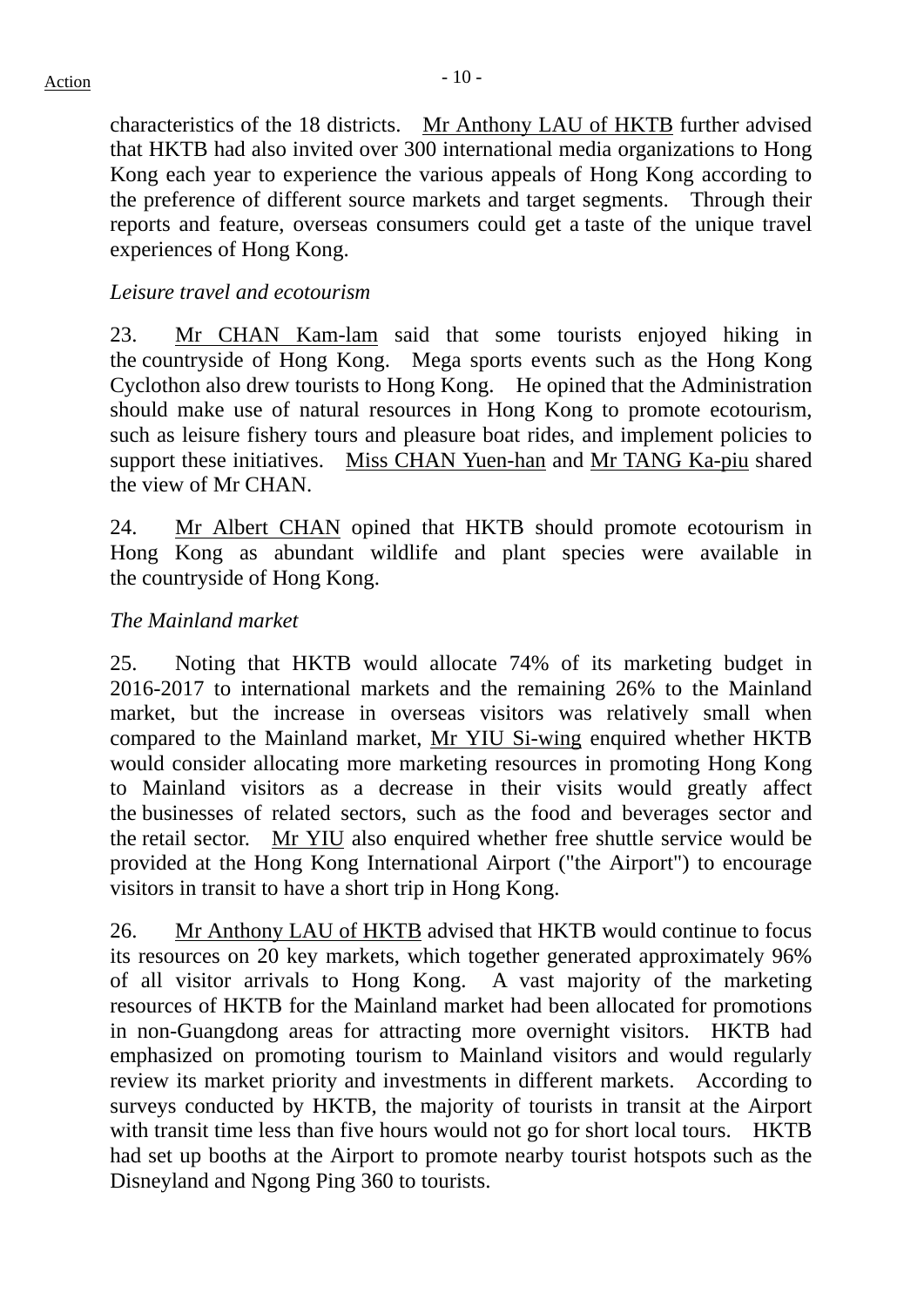27. Mr Tony TSE expressed support for the work of HKTB. Regarding the allocation of marketing resources, he agreed with HKTB that regular review should be conducted on market priority and investments as the factors affecting the allocation decision, such as currency rates, would fluctuate frequently. He also agreed that HKTB should step up promotion of Hong Kong's hospitable image and quality service culture.

28. Mr TANG Ka-piu supported expanding the Individual Visit Scheme to more Mainland cities, and the adjustment to the policy on the Individual Visit Endorsements for permanent residents of Shenzhen from "multiple-entry" to "one visit per week" in April 2015. He opined that when deciding on the adjustments, a balance had to be struck between the economic benefits brought to Hong Kong and the nuisance brought to local residents by parallel trading activities.

29. The Chairman said that in 2015, some Mainland visitors encountered a few unfortunate incidents relating to "kicking of luggage" and coerced shopping while they were visiting Hong Kong, which raised concerns among Mainland tourists. He opined that more marketing resources of HKTB should be used for rebuilding Hong Kong's tourism image. C for T advised that HKTB had been using social media to promote the hospitable image and quality service culture of Hong Kong, and that the Tourism Commission had allocated an extra \$5 million in 2015 to HKTB for promoting the "Quality and Honest Hong Kong Tours" in the Mainland.

# *Mongkok incident during Chinese New Year period*

30. Mr Christopher CHEUNG enquired about the impact on tourists visiting Hong Kong and the retail sectors after the Mongkok incident occurred during the Chinese New Year period, and measures to be devised by the Administration in reconstructing Hong Kong's image. He enquired whether the Administration would propose to the Central Government the expansion of the Individual Visit Scheme in due course to allow Mainland visitors from more Mainland cities to visit Hong Kong. Dr Peter LAM of HKTB advised that there was a sharp decrease in the number of visitors coming to Hong Kong after the Mongkok incident, and HKTB had received lots of enquiries and concerns about security in Hong Kong. The Mongkok incident had greatly tarnished the tourism image of Hong Kong.

31. Regarding measures to reconstruct Hong Kong's image, C for T advised that the Government and HKTB would focus on promoting Hong Kong's hospitable image and quality service culture, and drawing more high spending visitors to Hong Kong. Regarding the overall arrangement for Mainland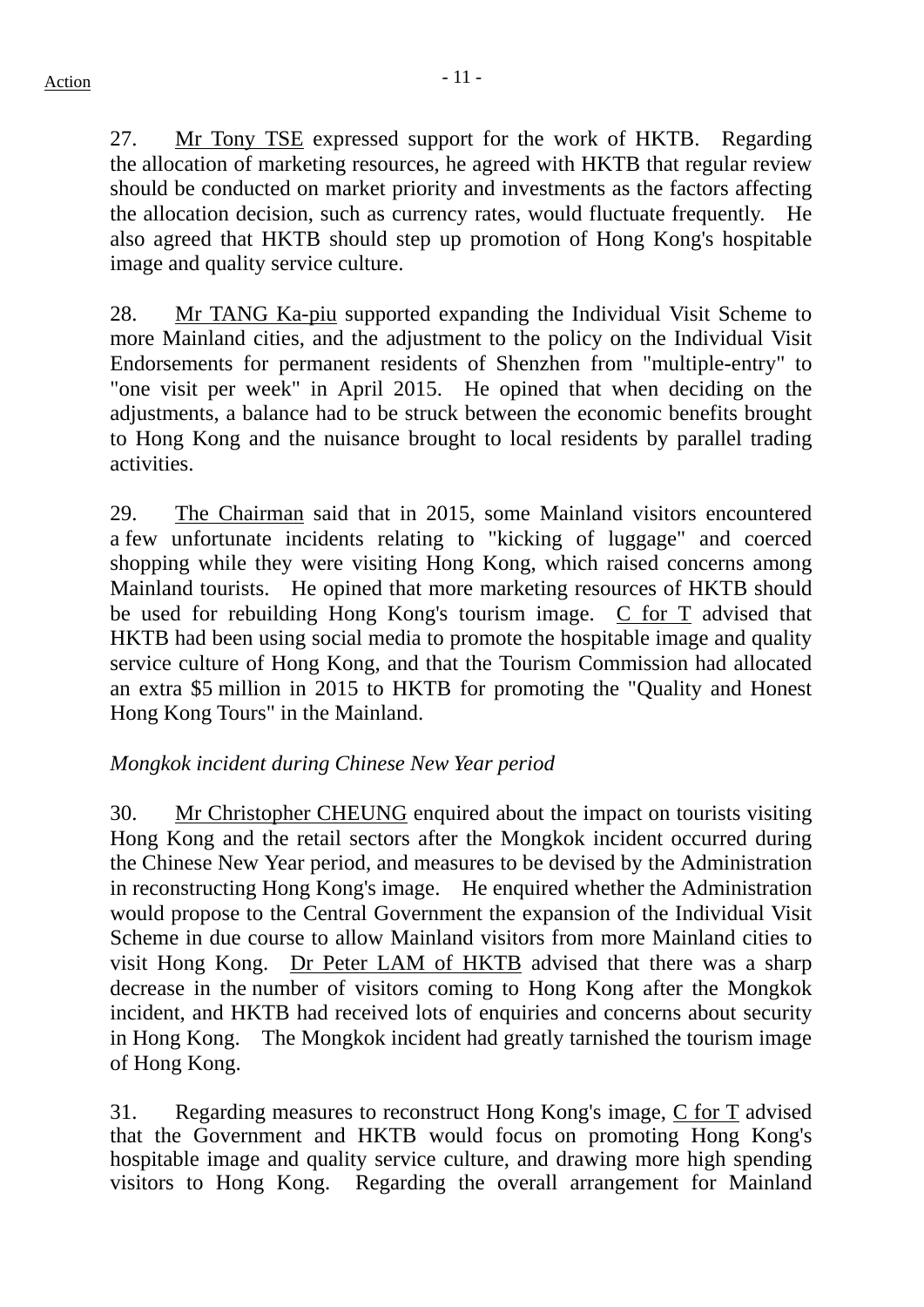residents travelling to Hong Kong, the Government would continue to liaise and exchange views with the Central Government and relevant Mainland authorities. As regards the nuisance of parallel trading activities caused to the daily lives of local residents, the Government would continue to implement targeted measures and enhance co-operation with relevant Mainland authorities to combat parallel trading activities.

#### *Other issues*

32. Mr TANG Ka-piu expressed concern about individuals from South Asia claiming to be tourists and making non-refoulement claims under the "Convention Against Torture and Other Cruel, Inhuman or Degrading Treatment or Punishment" when arrived in Hong Kong. He urged the Administration to consider whether these individuals had made use of their tourist status to enter into Hong Kong for making such claims and the appropriate combating actions.

## **V. Update on Hong Kong Disneyland Resort**

| (LC Paper No. $CB(4)590/15-16(06)$                     | — Administration's paper<br>- on |                   |                         |  |
|--------------------------------------------------------|----------------------------------|-------------------|-------------------------|--|
|                                                        |                                  |                   | update on Hong Kong     |  |
|                                                        |                                  | Disneyland Resort |                         |  |
| LC Paper No. $CB(4)590/15-16(07)$ - Paper on Hong Kong |                                  |                   | Disneyland prepared by  |  |
|                                                        |                                  |                   | the Legislative Council |  |

Secretariat (updated

background brief))

Presentation by Hong Kong Disneyland Resort

33. At the invitation of the Chairman and with the aid of the power-point presentation material, Mr Andrew KAM, Managing Director of Hong Kong Disneyland Resort briefed members on the performance of the Hong Kong Disneyland Resort ("HKDL") in fiscal year 2015 ("FY15"). Details of the briefings were set out in the papers provided by the Administration (LC Papers Nos. CB(4)590/15-16(06) and CB(4) 637/15-16(02)).

(*Post-meeting note*: The power-point presentation material provided by HKDL was issued to members vide LC Paper No. CB(4)637/15-16(02) on 22 February 2016.)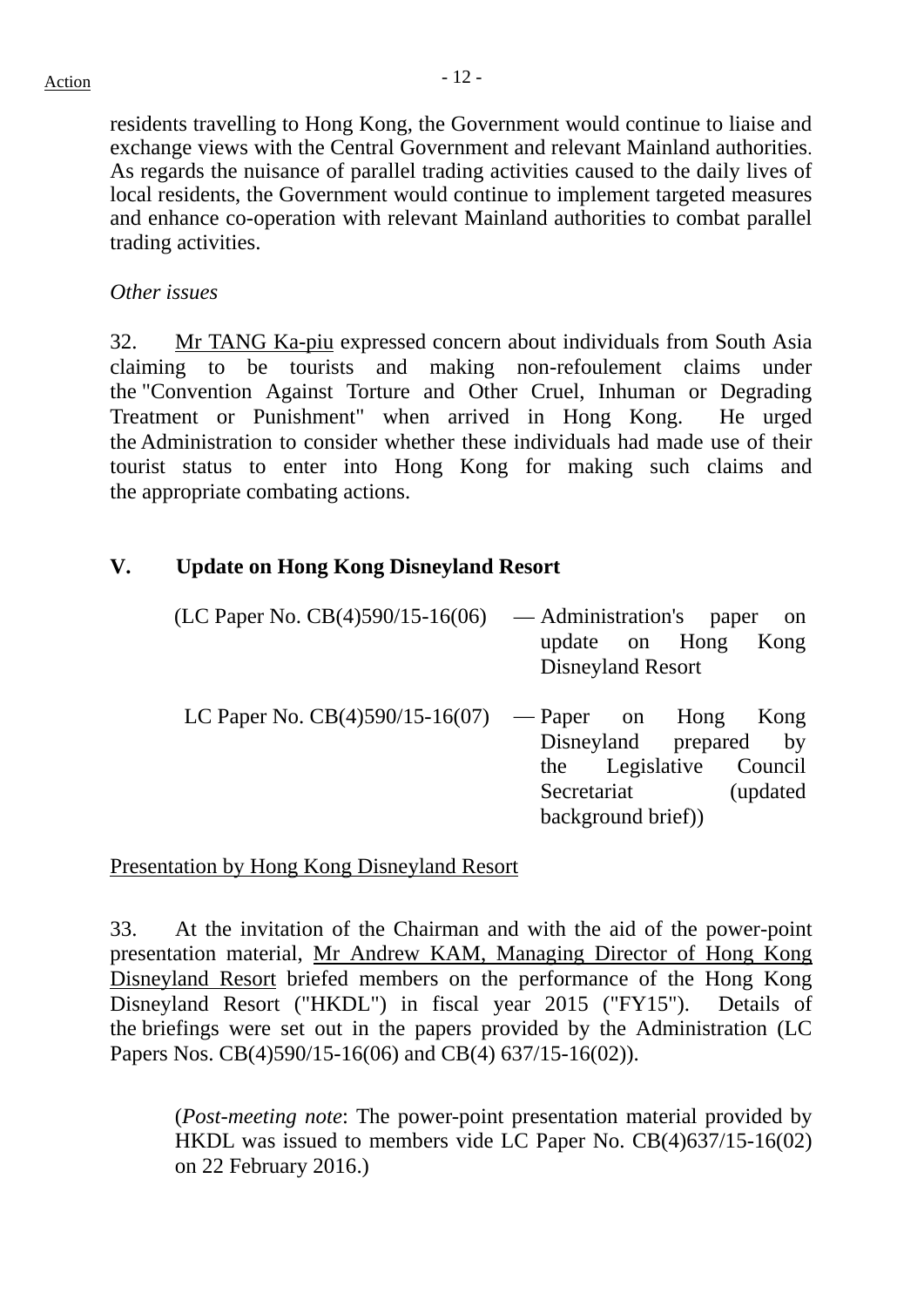## Discussion

# *Further development*

34. Noting that under the relevant agreement between the Government and the joint venture company, i.e. Hongkong International Theme Parks Limited ("HKITPL"), the latter had been given an option to take a land grant of the site immediately to the east of the first phase site for a second phase development of HKDL ("Phase 2 development"), Mr SIN Chung-kai enquired about the exercise of the option and the progress of Phase 2 development. He considered that the Administration should expedite the development to strengthen HKDL's competitiveness.

35. C for T advised that negotiations had been going on for the Phase 2 development, and there was no pre-determined date to complete the negotiation at this stage. Deputy Commissioner for Tourism ("DC for T") supplemented that the option was valid for 20 years from the date of entering into the relevant agreement, and could be extended twice to until 2030 subject to certain conditions.

36. Mr YIU Si-wing remarked that in the face of challenge posed by the opening of the Shanghai Disney Resort ("SDR"), HKDL should expedite its expansion plan to maintain its appeal and competitiveness.

37. Miss CHAN Yuen-han supported further development of HKDL to maintain its distinctiveness and competitiveness. She urged the Government to continue the negotiation with The Walt Disney Company ("TWDC") for the Phase 2 development. She also opined that it would be unnecessary for the Government to provide highly favourable terms to support Phase 2 development as in the case of first phase development of HKDL when Hong Kong had been facing poor economic conditions. TWDC should honour its pledge of further developing HKDL and the Government should proceed with the negotiation to safeguard the best interests of Hong Kong.

38. C for T said that the Government would, as always, put public interest at the first place during the negotiation with TWDC. Mr Andrew KAM of HKDL supplemented that the economic benefits brought by HKDL was significant. The additional spending of all HKDL visitors in Hong Kong was \$18.8 billion in FY15. Taking into account both the direct and indirect value-added generated from the additional spending, HKDL brought about \$9.3 billion of value-added to Hong Kong in FY15, equivalent to around 0.42% of Hong Kong's Gross Domestic Product, and created 20 900 jobs (in terms of man-years).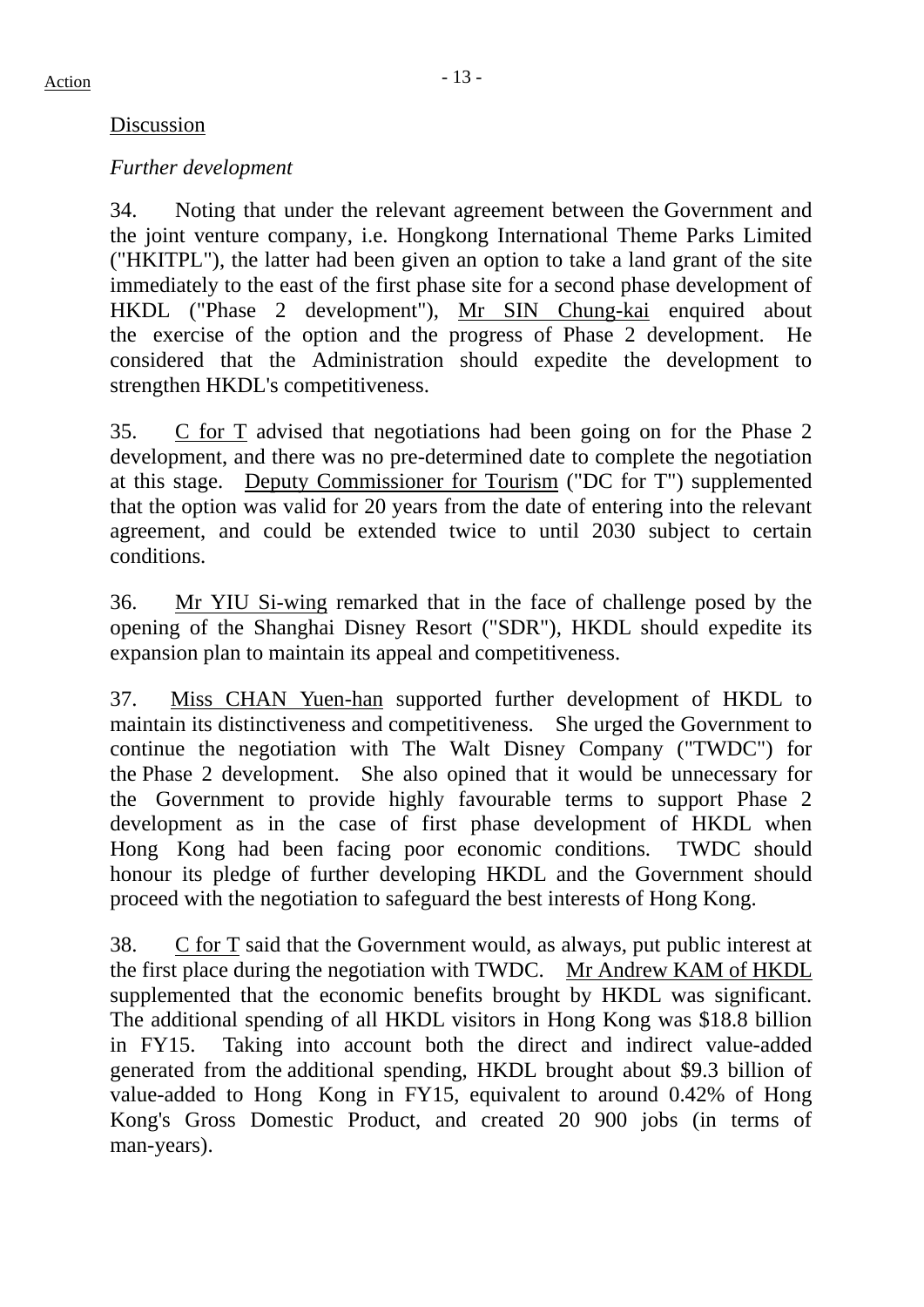# *Financial performance and employment*

39. Mr TANG Ka-piu noted that with the third-highest annual attendance in FY15, HKDL still recorded a net loss of \$148 million after deducting interest, taxes, depreciation and amortization. In view of the intensifying competition in the region brought about by the opening of SDR in mid 2016, Mr TANG enquired about the impact on the employment security and salary levels of the current 5 300 full-time and 2 500 part-time employees of HKDL if HKDL continued to incur financial loss in the coming years.

40. Mr Andrew KAM of HKDL advised that due to the decline in attendance and hotel occupancy rate, HKDL's total revenue in FY15 had decreased. HKDL would continue to explore and open up new markets to increase the revenue. Regarding employment, the increase in salary of HKDL's employees in FY15 was about 3-5%, with bonuses of one to 1.3 months' salary. HKDL would continue to keep abreast of employment market movement and to maintain cost management for achieving higher staff efficiency. In response to Mr TANG Ka-piu's question on whether HKDL's employees would have a pay rise in the coming year, Mr Andrew KAM of HKDL said that HKDL had not yet considered the pay adjustment for fiscal year 2016 ("FY16") at this stage, and would report the adjustment, if any, when HKDL next updated the Panel on its operation in FY16.

41. Noting the net loss of HKDL in FY15, the difficulties faced by local tourism industry, and the intense competition from SDR and the Ocean Park in Hong Kong, Dr LAM Tai-fai expressed grave concern over the problems faced by Hong Kong's tourism industry if no effective measures were introduced. He enquired about the strategic plans and measures to increase the attendance and hotel occupancy rate of HKDL. Mr Andrew KAM of HKDL advised that HKDL had its own characterised award-winning offerings and experiences to attract visitors. Facing the depreciation in currencies in the region including Japanese Yen and Korean Won, HKDL would continue to offer tailor-made promotional packages to visitors from different markets.

# *Measures to promote the business and tourism*

42. Noting that the Administration and HKTB had been using the social media to promote the hospitable image of Hong Kong after some Mainland visitors had encountered unpleasant travel experience in 2015, Mr CHUNG Kwok-pan enquired about the effectiveness of such promotion. He also enquired about measures to be taken by HKDL to promote HKDL to overseas countries and potential new markets, in particular countries along the "One Belt, One Road" region.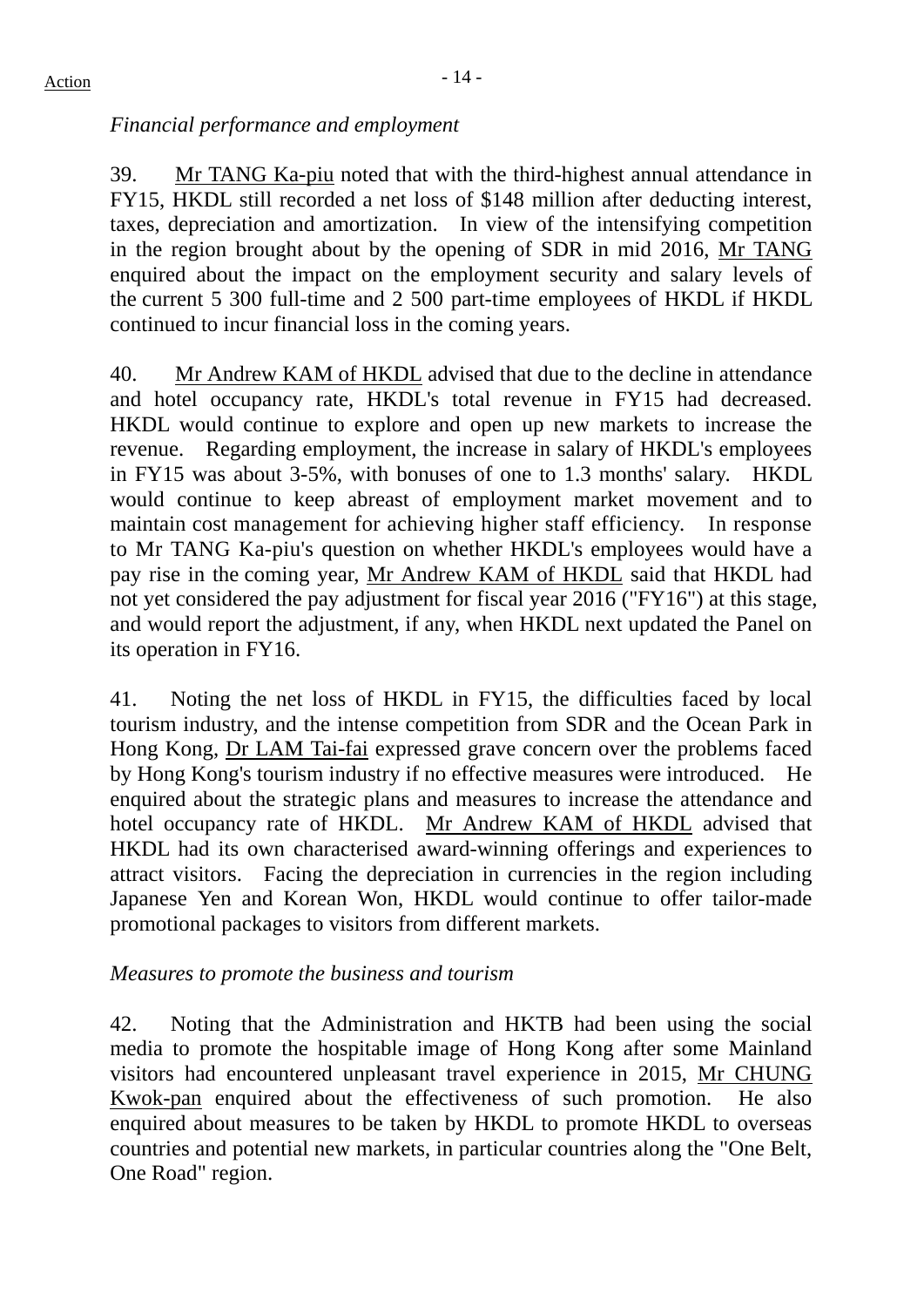43. C for T advised that the Government received reports from HKTB and the local travel trade regarding the feedback on and results of the promotional measures in rebranding Hong Kong's tourism image. HKTB would continue to clarify any misunderstanding of Mainland tourists regarding the travel experience in Hong Kong. Mr Andrew KAM of HKDL advised that efforts had been made to promote HKDL to the Mainland, Taiwan and Southeast Asian markets including the Philippines, Singapore, Malaysia and Thailand. HKDL would consider approaching countries within the middle Asian region when the transportation between that region and Hong Kong became more convenient.

44. Mr YIU Si-wing noted that a new hotel in HKDL would commence operation in 2017. Taking into account the HKDL hotel occupancy rate of 79% in FY15, Mr YIU enquired about the business development plan and measures of the new hotel to ensure sustainable hotel occupancy rate. Noting that HKDL recorded a drop of attendance of Mainland visitors, he also enquired about measures to be taken to increase the attendance of Mainland visitors. He was of the view that as SDR would draw visitors from Northern China region, HKDL should strengthen its promotion efforts to attract more visitors from Southern China region, including but not limited to Guangdong Province.

45. Mr Andrew KAM of HKDL advised that the new 750-room hotel dedicated to the spirit of exploration was currently under construction, which should be completed in Spring 2017. With the opening of the new hotel, more efforts would be devoted to promoting hotels at HKDL as facilities for MICE to complement the future development of tourism in Hong Kong. Regarding promotion of HKDL to cities in the southern part of Mainland, HKDL had stepped up its promotional efforts to cities including Shenzhen, Guangzhou, Zhuhai, Foshan and Dongguan.

46. Noting that the high return rate of HKDL could not be maintained due to lack of new entertainment offerings and a decline in overnight visitors to Hong Kong, Mr Gary FAN enquired about measures to sustain the long term development of HKDL, in particular measures used to attract local family visitors for multiple visits. He also enquired about measures taken by TWDC when facing declines in visitors in Disneyland Resorts in the United States of America. Mr Andrew KAM of HKDL advised that local visitors were encouraged through the introduction of new entertainment offerings and experiences on a bi-monthly basis as well as special promotional offers (e.g. "Play, Shop and Dine Offer"). In addition, through the "Magic Access" membership scheme, local visitors on average visited HKDL for six times a year. Also, vacation travel packages emphasising on resort experience had been launched to attract overseas visitors to HKDL.